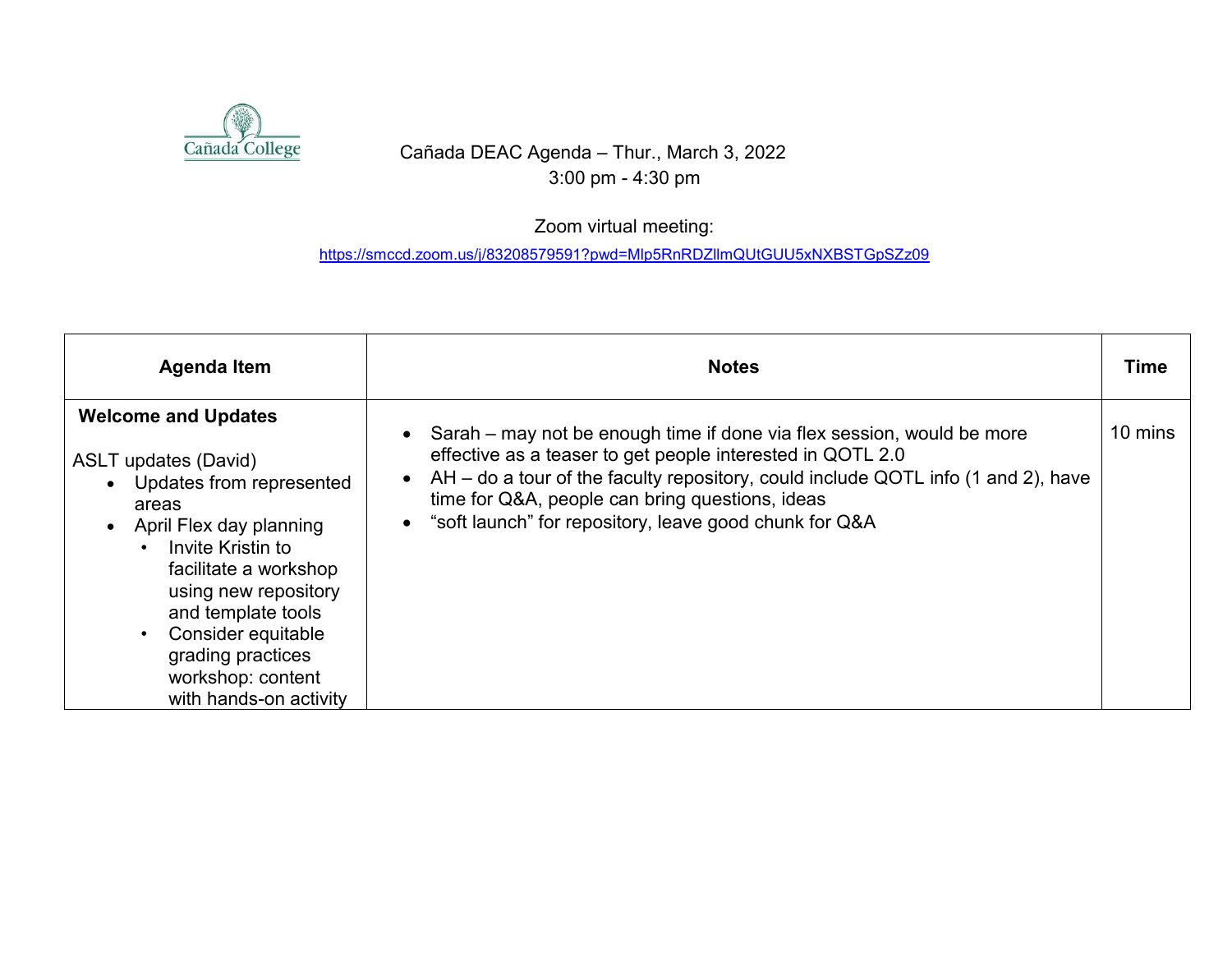| <b>OER Textbook/ZTC</b><br><b>Implementation (Harmon)</b> | https://smccd-my.sharepoint.com/:w:/g/personal/harmons smccd edu/ESVzuWUpzbJCjYtrYRAme-<br>IBdpBzMIGi92k7gGA kS1kKw?e=tm8Gd7<br>Need more faculty to report if they are using low cost/OER materials, we're<br>currently not capturing all of this<br>Crucial to have DEAC involved as a key stakeholder<br>Adopter program – funding for set amount, any not covered will be<br>encouraged to pursue PD funding<br>Survey of fac - what do they need? Most materials are in core GE area, CE<br>is not well-represented, still some gaps in what is available<br>Online equity – just sent LOI for SPARC grant that would include funding for<br>online equity work. Need to pursue more in this area as funding increases<br>Most CE courses require updates to COR every 2 yrs, which can be<br>challenging                                                                                                                                                                                                                                                               | 20 mins |
|-----------------------------------------------------------|------------------------------------------------------------------------------------------------------------------------------------------------------------------------------------------------------------------------------------------------------------------------------------------------------------------------------------------------------------------------------------------------------------------------------------------------------------------------------------------------------------------------------------------------------------------------------------------------------------------------------------------------------------------------------------------------------------------------------------------------------------------------------------------------------------------------------------------------------------------------------------------------------------------------------------------------------------------------------------------------------------------------------------------------------------------------------|---------|
| District DEAC updates (DeMello,<br>Team)                  | <b>Online Proctoring</b><br>CSM discussing proctorio – divided on use, some concerned about privacy, etc. some<br>are seeing it as a vital tool for articulation, ensuring transfer, etc.<br>Some schools are putting together their own online proctoring systems using Zoom and<br>$\bullet$<br>student proctors.<br>Seems that there is a perception issue with proctorio, not necessary to use all features,<br>$\bullet$<br>and the other platforms are worse in some ways (honorlock, etc)<br>Need some online proctoring, esp in STEM<br><b>CVC-Banner Integration</b><br>Discussed banner attribute and file export of all online classes, have POCR flag turned<br>$\bullet$<br>on, have CVC flag, then automated script finds these files, brings them in<br>Need more IT hours to work on data alignment, flatten the import script so we can<br>move ahead with the CVC import<br>Next step is Trust Relationship – have to offer course pattern in reasonable time frame,<br>since we can't always do that, we have to show that other college in/outside SMCCD | 5 mins. |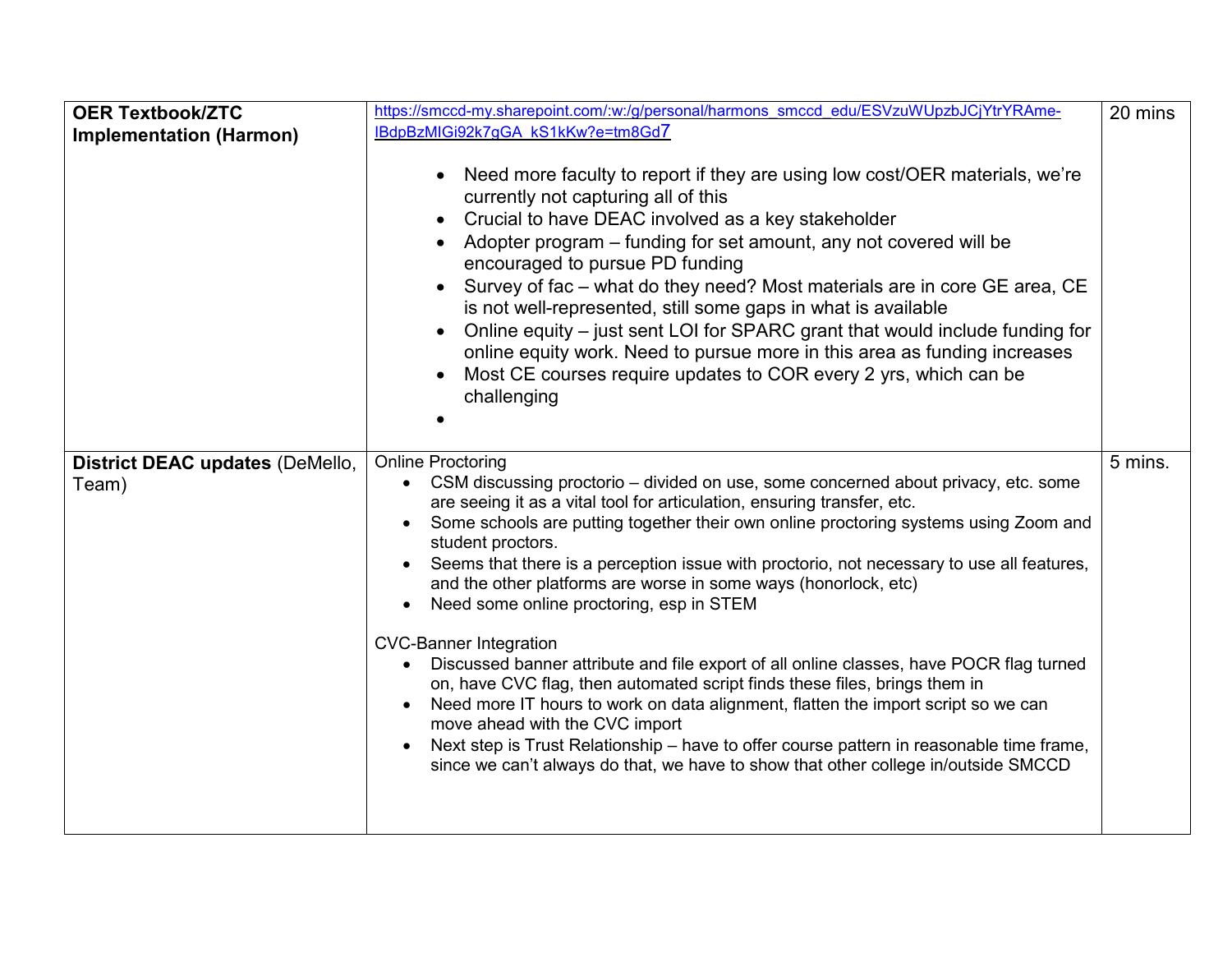|                                                                                                                                                                        | <b>Hyflex Discussion</b><br>Training in use of tech vs teaching in these spaces<br>Issue of hyflex courses not aligning with other courses schedule-wise - need to address<br>at some point if we expand use of this modality<br>Rolin - assigning these new rooms should have a component of requiring training, so<br>not just assigning to faculty randomly. Example of DeAnza where equip damaged due<br>to lack of traiing<br>Discussion of student experience - how is hyflex made equitable?<br>Push to start training this April at Flex, overall need to get a timeline together ahead of<br>fall since time is short<br>Need to establish min pieces students and faculty need to be successful in these<br>spaces<br>Link to DTL DE Modality Explainer<br>https://docs.google.com/document/d/1Xitw0roGngCMEsWDgcOOMSr3ICJiRoVtqaKRTnx7nn8/edit?usp=sharing |          |
|------------------------------------------------------------------------------------------------------------------------------------------------------------------------|-----------------------------------------------------------------------------------------------------------------------------------------------------------------------------------------------------------------------------------------------------------------------------------------------------------------------------------------------------------------------------------------------------------------------------------------------------------------------------------------------------------------------------------------------------------------------------------------------------------------------------------------------------------------------------------------------------------------------------------------------------------------------------------------------------------------------------------------------------------------------|----------|
| <b>Non-Personnel Resource</b><br><b>Requests (All)</b>                                                                                                                 | DE 21-22 Resource Request Spreadsheet                                                                                                                                                                                                                                                                                                                                                                                                                                                                                                                                                                                                                                                                                                                                                                                                                                 | 10 mins. |
| Review spreadsheet to<br>prioritize items                                                                                                                              | PBC will review priorizations on 3/16, then sent on to business office, early May<br>$\bullet$<br>we should know the results, requests are for next FY 22-23<br>Support for POCR is high, support for multimodal in-class support is high<br>$\bullet$<br>Reviewed how decisions are made – question was put asking how funding is<br>decided, reviewed college site allocation model<br>As we consider micro-credentials, we may want to consider investing in a<br>badging system.                                                                                                                                                                                                                                                                                                                                                                                  |          |
| <b>Instructional Designer Position</b><br><b>Update</b><br><b>Instructional Designer</b><br><b>Hiring Timeline</b><br>Interview panel logistics<br>Interview questions |                                                                                                                                                                                                                                                                                                                                                                                                                                                                                                                                                                                                                                                                                                                                                                                                                                                                       | 10 mins. |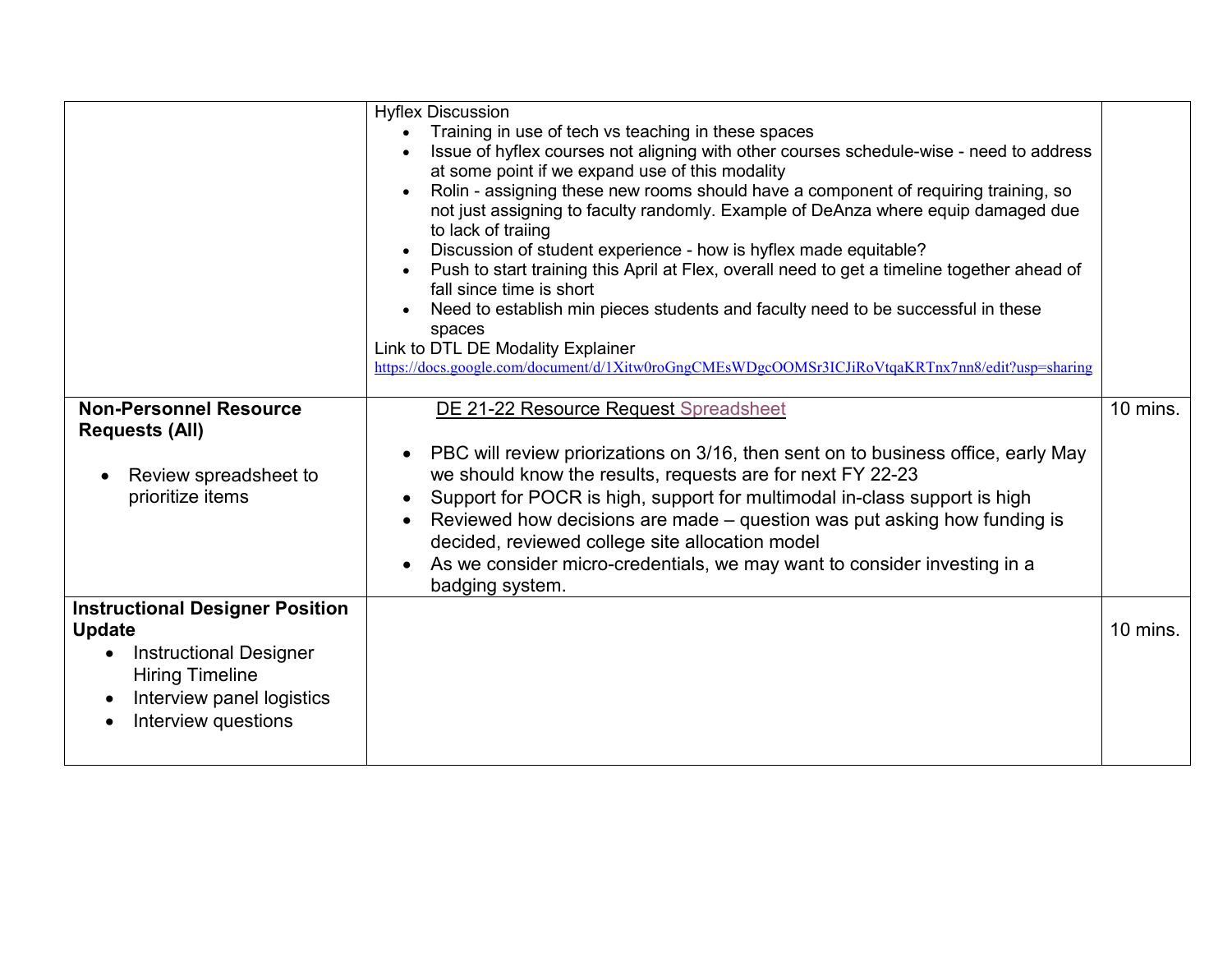| <b>DE Strategic Planning Update</b><br>Share update at PBC:<br>3/16, 4/6, 4/20, 5/4, 5/18                                                                                                                                                                                                          |                                                                                                                                                                                                                                                                                                                                                   | 5 mins.  |
|----------------------------------------------------------------------------------------------------------------------------------------------------------------------------------------------------------------------------------------------------------------------------------------------------|---------------------------------------------------------------------------------------------------------------------------------------------------------------------------------------------------------------------------------------------------------------------------------------------------------------------------------------------------|----------|
| <b>Instructional Design</b><br><b>Consulting Update</b><br>• Review completed/in-<br>progress work to date<br>Discuss next steps and<br>integrating this work                                                                                                                                      | Cañada Course Template                                                                                                                                                                                                                                                                                                                            | 10 mins. |
| <b>CVC/OEI Update (DeMello,</b><br>Perez)<br>• Testing the integration<br>between the CVC<br>Exchange and Cañada<br>• Updates from 2/25 CVC<br><b>Consortium Meeting</b><br>• POCR Process update<br>• STAC: Canvas Studio,<br>Proctorio changes, CVC-<br>funded resources expected<br>for FY22-23 | <b>Consortium Exchange Update</b><br><b>Scaling DE Quality Presentation</b><br><b>Link to POCR Process Map</b><br><b>STAC Update</b>                                                                                                                                                                                                              | 10 mins. |
| <b>Items for next Meeting/Closing</b><br><b>Thoughts</b>                                                                                                                                                                                                                                           | How do we prepare faculty to make decision on which modality to teach and<br>then have the support to help them? Currently we're asking them to make the<br>decision w/out frame of reference on what it is<br>Need a COP of hyflex, dDEAC is also putting together a task force to put<br>materials together, also Kristin Denver our consultant | 10 mins. |